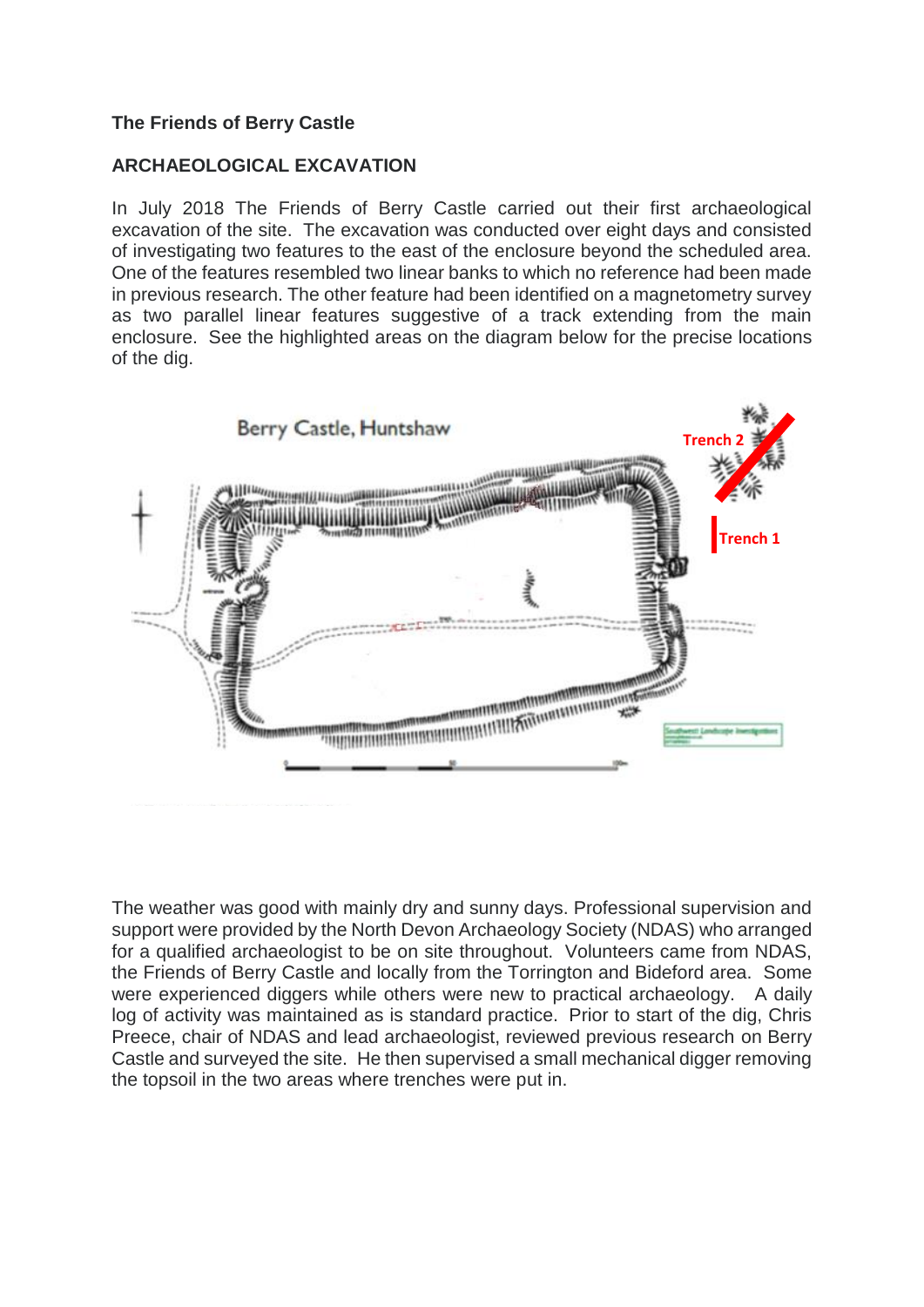#### **Aims of the excavation**

The aims of the excavation were twofold. Firstly, to determine whether the linear features (the possible banks) were associated with the main enclosure and secondly to find evidence of occupation of the site during the Iron Age. Two trenches were excavated. The longest trench (Trench 2) was orientated in an east/west direction and extended over the two "banks". This trench was located within an



**Trench 2 looking to the East**

area with trees and shrubs which caused some access issues as well as an unexpected wasps' nest! The other trench (Trench 1) was orientated in a north/south direction and was in the open making it much easier to work on.



**The Process of excavation**

As with any archaeological dig, the first task involved cleaning back the topsoil, straightening the edges of the sections and defining the

**Trench 1 looking to the north**



**Diggers at work**

alignment of each trench. For those of you who are not familiar with an archaeological excavation, these preliminary activities are an important part of creating a 'good trench'. Archaeologists, whether professional or amateur, apply meticulous attention to detail. At the next stage the earth from each trench was carefully trowelled back layer by layer. As one would expect, the nature of the soil changed as the excavation proceeded. Each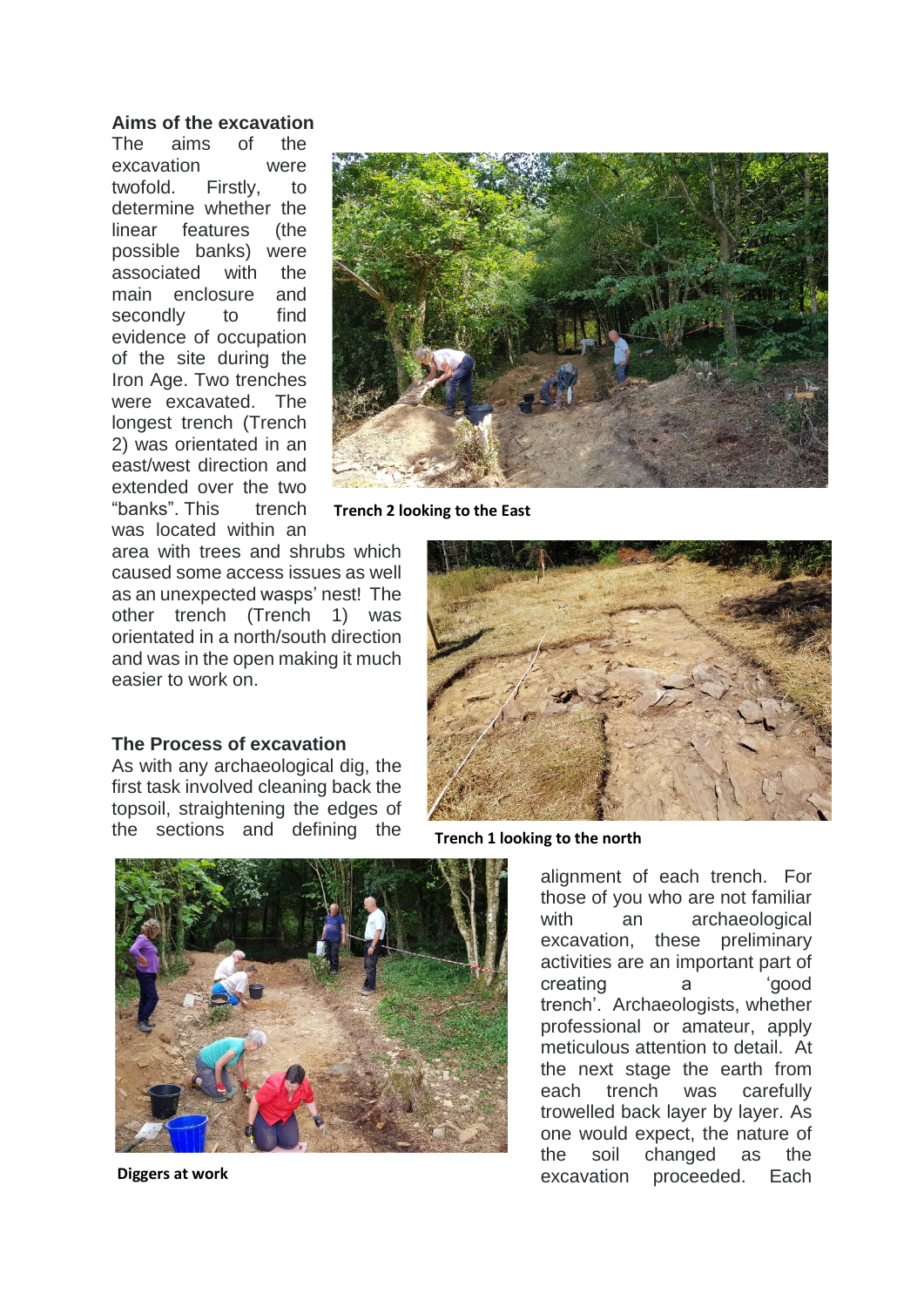distinct layer in an excavated trench is called a *context* and each context is given its own number which is important when post excavation analysis is done. Excavation continued in both trenches until the natural (or original) base was reached at which point work on that part of the trench ceased.

All soil removed from the trench was sieved so that very small finds such as pottery sherds were not missed. The sieved soil was then placed alongside the trench on what is known as a spoil heap. Even the spoil got attention as a metal detector was passed over it at regular intervals in order to identify pieces of metal that had been missed.

Each context (or layer) of interest was cleaned by precise trowelling and then photographed for later analysis and for the archives. Two areas of Trench 2 were of interest, so these parts were sectioned off with string and examined in more detail. Unfortunately, despite painstaking trowelling and sieving, both areas proved to be of no significance. Trench 1 produced a series of stones that had the appearance of having been placed there by man (as opposed to a natural occurrence) so these were



**Drawing a plan of Trench 1**

drawn to a 1:20 scale. Drawing to plan is thought to be more accurate than photography in these situations. Two large stones in the south east corner of trench 1 were exposed by extending a section of the trench to the east. The trench was also extended to the west by one metre in order to investigate an apparent stone alignment. Again, neither of these features proved to be of any significance.

As the dig progressed, and with persisting dry weather, the soil became very dry and difficult to work with. A portable sprayer was therefore used to moisten the areas of the trenches that we were still working on. Towards the end of the dig aerial photographs of the trenches were taken using a drone. Finally, a levelling machine was used to record the levels of key parts of the trenches.

#### **Open Day**

On day five we held an Open Day and invited the public to visit the site. Around 20 visitors were shown around the trenches and were told about some of the basics of excavation and other aspects of archaeology. Guided tours of the whole site were also conducted for those who had not been to the site before. County archaeologist, Bill Horner, visited the site on day six of the dig.